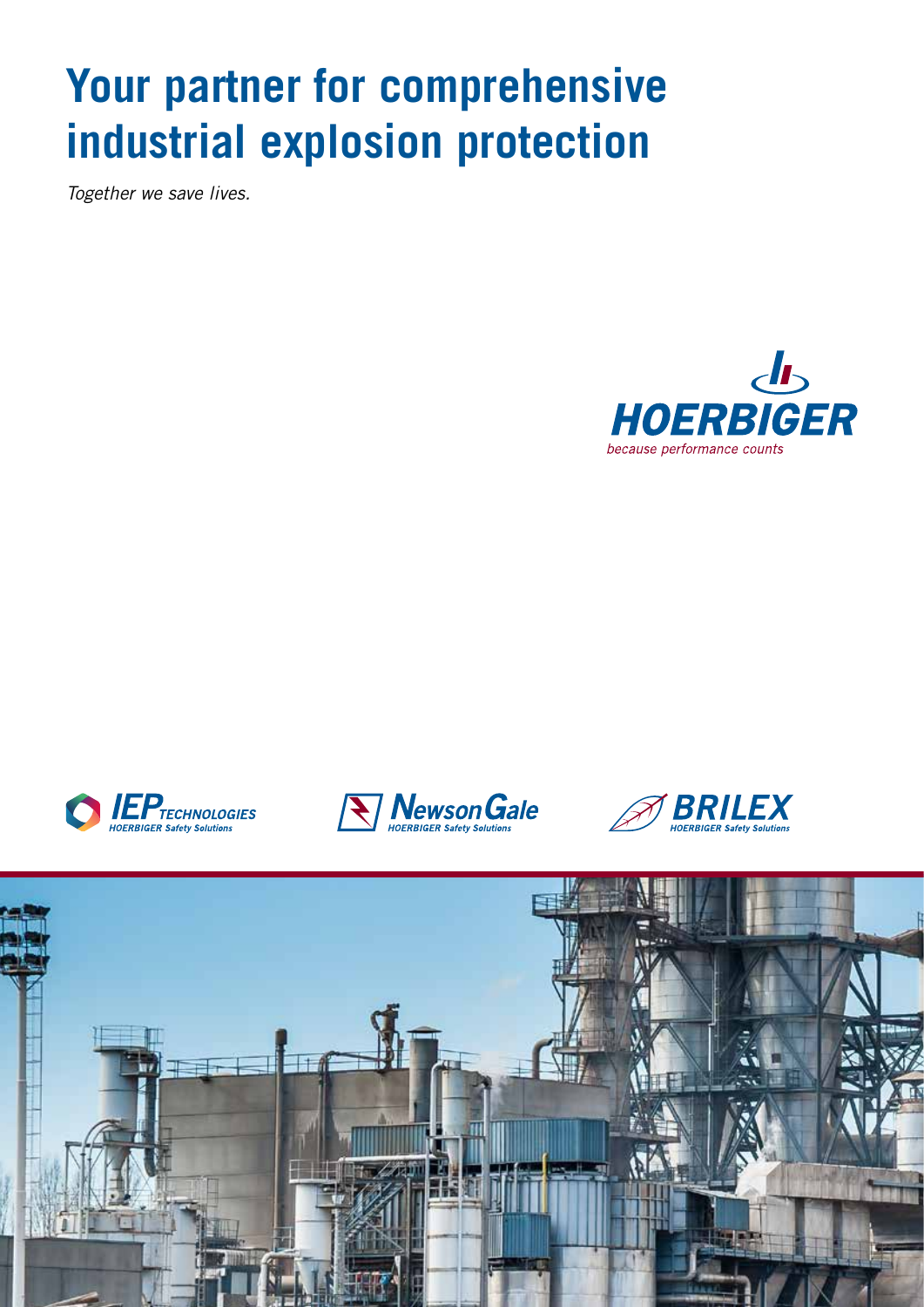### **Industrial explosion protection from a single source**

**Is your process equipment at risk of an explosion? We combine explosion protection solutions under one roof**

Explosion hazards are present in many plants. A wide variety of ways exist to deal with these risks but how do you know which is the best solution for your process?

In HOERBIGER, you have found a partner that is there for you and able to answer your questions. Together with you, our experts with decades of experience will develop your custom protection solutions which you can rely on.

Saving lives through explosion prevention and protection is the role of the IEP Technologies, Newson Gale and Brilex brands at HOERBIGER. Regardless of the types of processes, requirements, and general technical conditions, or whether new equipment or upgrades to existing components are involved: We are the right partner for you.

### $\textit{IEP}_{\textit{\tiny TECHNOLOGIES}}$

IEP Technologies, with over 60 years protecting the world's industrial processes and a member of HOERBIGER Safety Solutions since 2015, is the world's leading provider of explosion protection systems and services. IEP Technologies suppression, isolation, and venting solutions reliably and efficiently protect employees and equipment from the devastating consequences of industrial explosions.

### $\sqrt{N}$  Newson Gale

Newson Gale, as of January 2016 also a HOERBIGER Safety Solutions Company, holds a market leader position in the prevention of dangerous static electricity in potentially explosive areas by having decades of experience in mitigating fire and explosion risks from electrostatic spark discharges.

# *BRILEX*

Brilex, a benchmark in passive explosion protection, became part of HOERBIGER Safety Solutions in April 2016. The portfolio of the prominent manufacturer of single-piece rupture disks ideally complements the range of products. Decades of experience in the manufacture of venting systems for the most challenging process conditions make Brilex an integral part of HOERBIGER's explosion protection.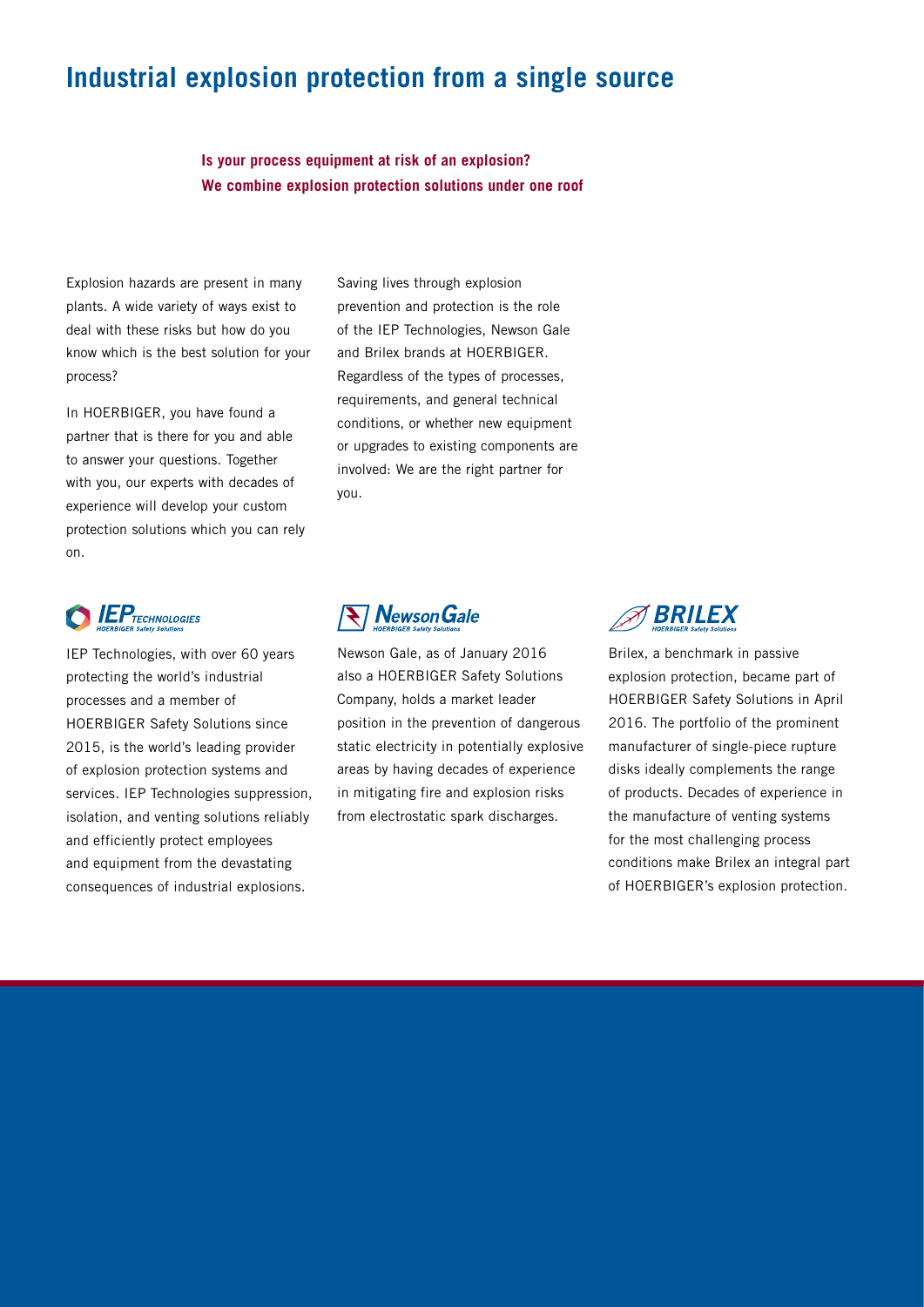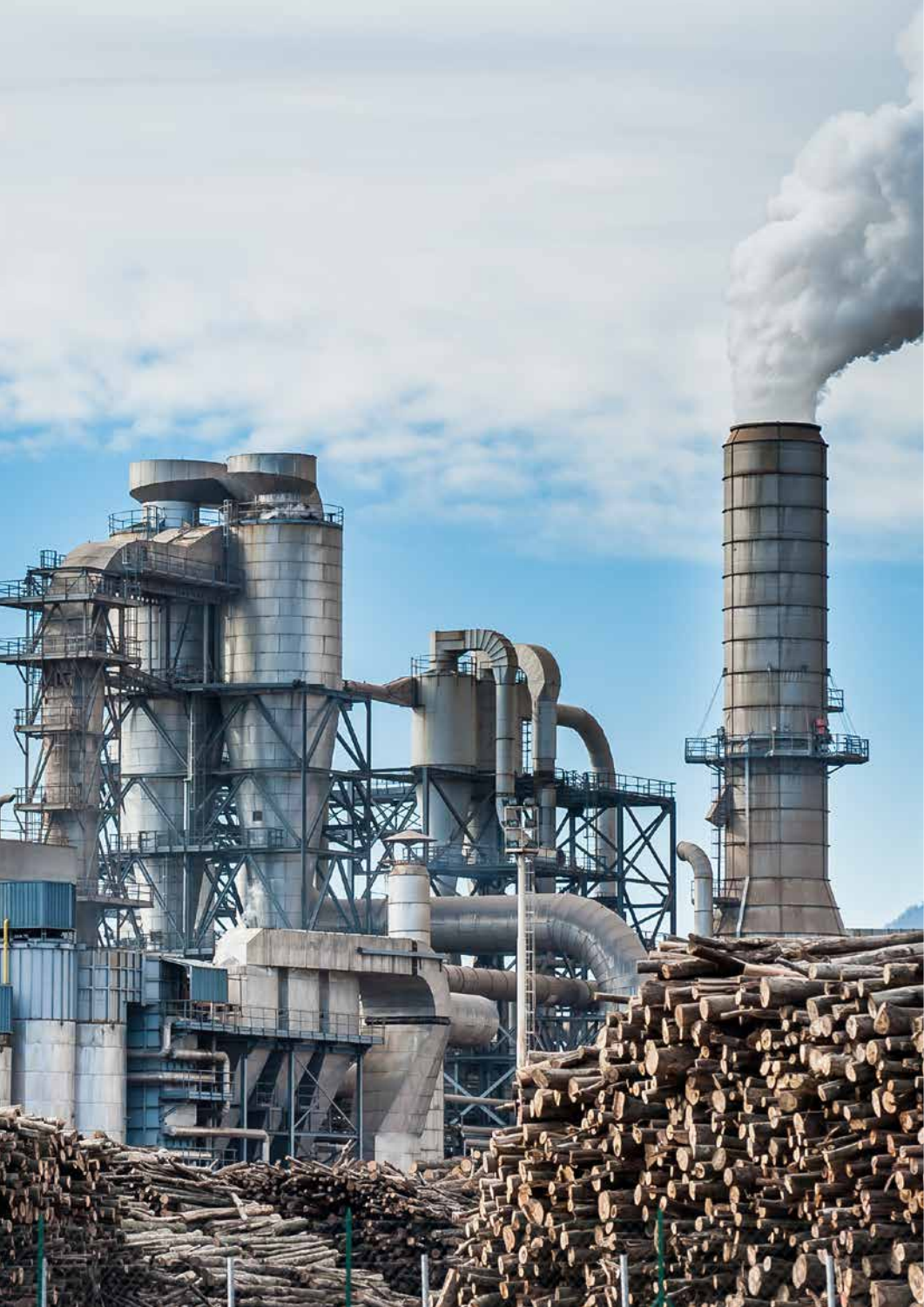### **Explosion hazards - not to be underestimated**

**Less than 5% of all process downtime is caused by explosions. At the same time, explosion damage causes almost 40% of losses.** 

Explosions pose a serious hazard to people, equipment, and to the environment. Insurance carriers report damage of almost 2 million dollars on average per event for dust explosions alone. In addition to direct costs related to damaged equipment, a crucial factor is also the interruption of the ongoing operation. Much more important than material damage, however, is the threat to people's lives, which must be protected under all circumstances.

Potentially hazardous combinations of processes conditions and corresponding physical properties of stored, transported and processed material occur across a multitude of sectors of industry including these to name just a few:

- **n** food processing
- power / biomass
- oil and gas
- **n** chemicals
- **n** pharmaceutical
- **N** wood and paper
- paints & pigments
- **n** plastics
- $\blacksquare$  metal

Virtually any flammable substance can turn explosive if conditions are right.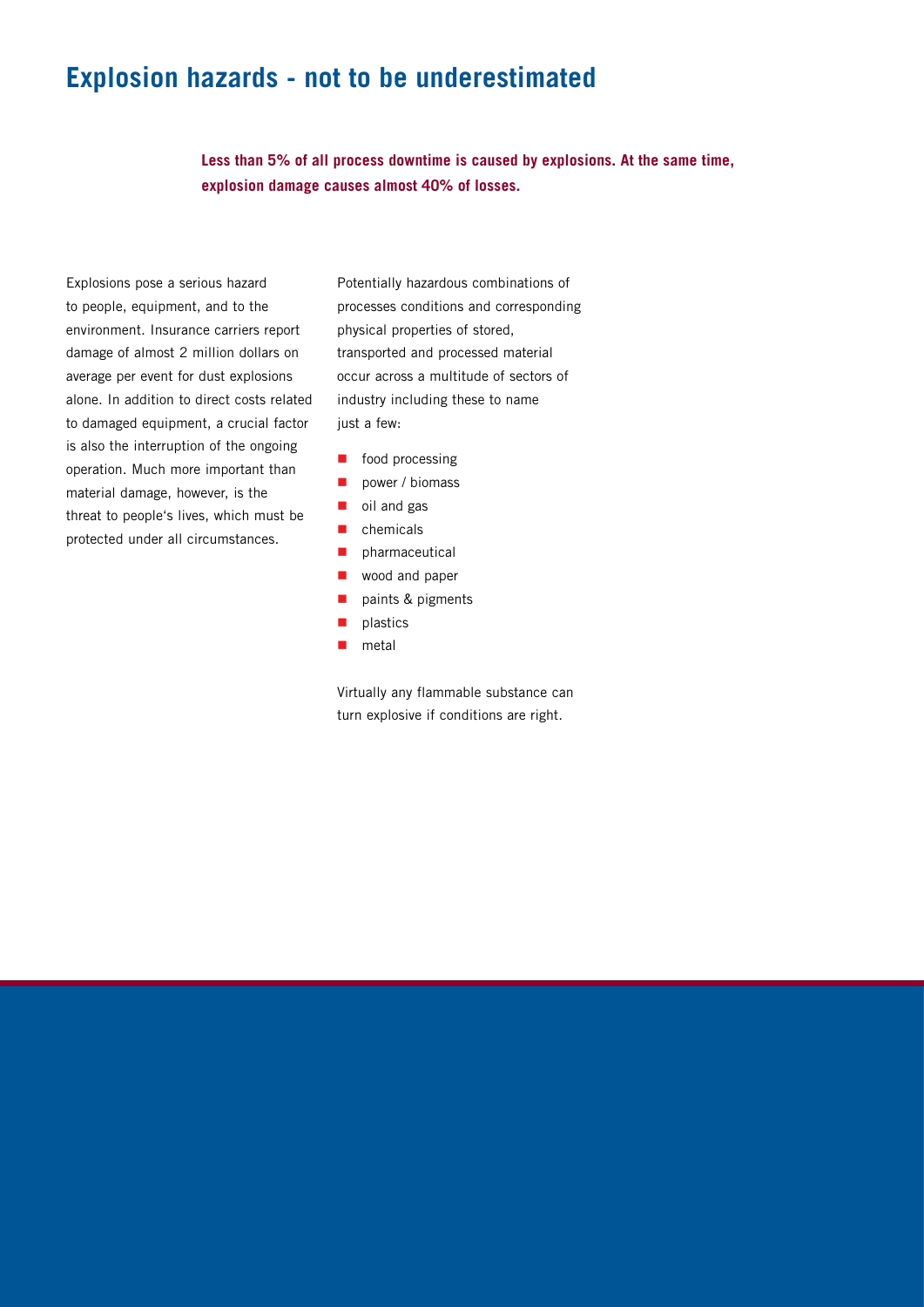### **How industrial explosions develop**

**Five factors must be present for an explosion to develop.**

**1** Fuel that can be ignited based on its physical properties. This also includes dust and fine particles of materials that normally are not considered flammable. This is why not only combustible gases or volatile vapors, but also foods or metal dust can pose an explosion risk given the right circumstances.

**4** Sufficient oxygen supply – typically from the air and available in almost any process – is the basic prerequisite for explosions and fires.

**2** Physical dispersion (e.g., stirring up fuel or mixing with air). A large surface increases the speed of the reaction, e.g., with oxygen in the air.



**3** Physical confinement of a dust or gas cloud in an enclosed space such as a process vessel. In the event of ignition, the pressure in the vessel rises quickly, causing it to rupture.

**5** An ignition source that reaches or exceeds the minimum amount of energy needed to ignite the particular fuel. Electrostatic discharge, mechanical sparks and friction are examples of common ignition sources that can trigger explosions.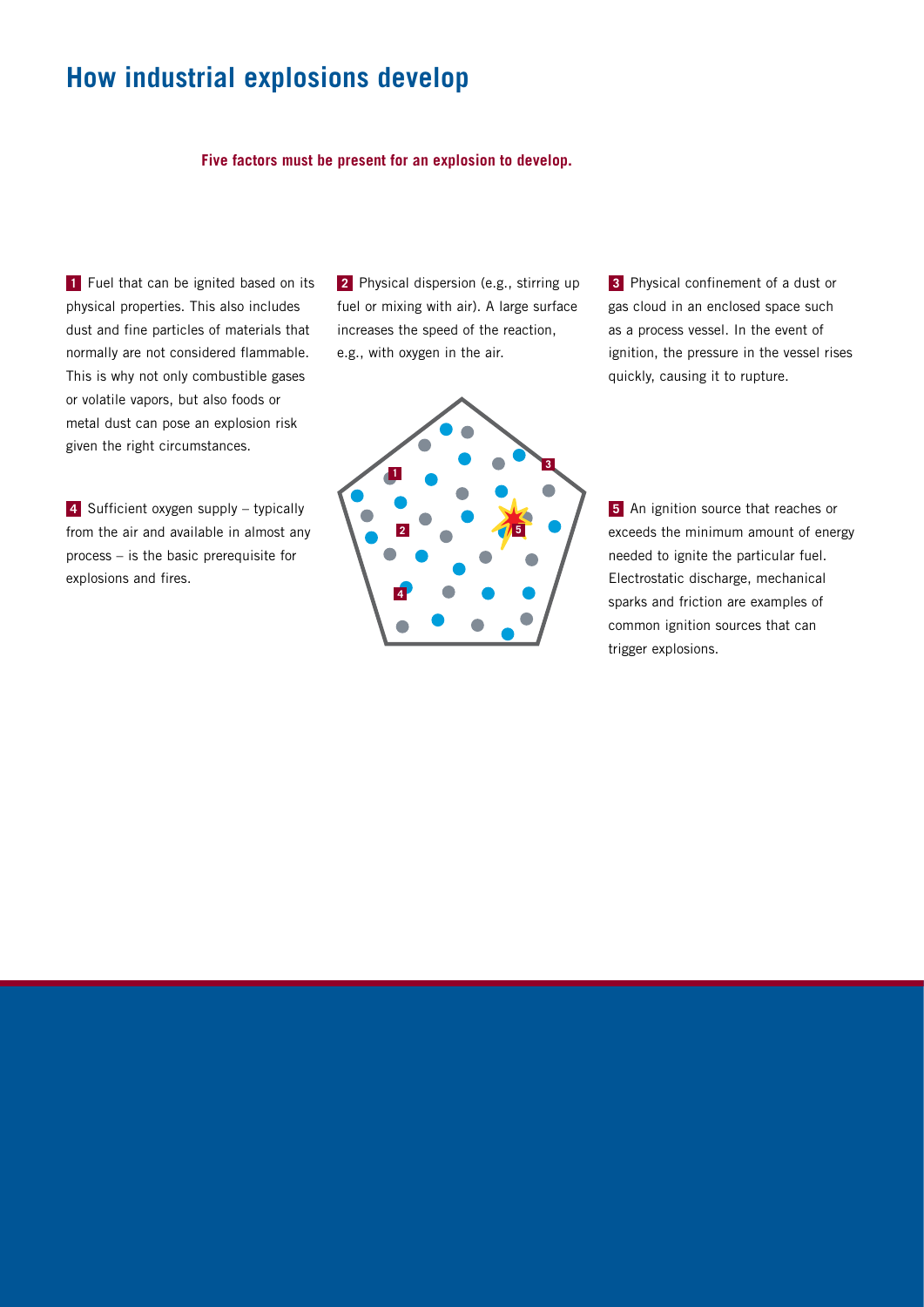### **Facing the danger**

#### **The composition of a propagating explosion is more complex than it may appear.**

Starting from an ignition source, which ignites the process material, the flame front develops. Shortly after development, it moves relatively slowly at first, expanding at ever greater speed as the volume increases. At the same time, the shock wave originating from it moves at the speed of sound, pushing

unburned gases ahead of it. The shock wave is the part of an industrial explosion which results in initial damage. Without special measures, few process vessels are designed to withstand this pressure and rupture under the stress.



### **Consequential damage and secondary explosions**

This initial explosion can certainly result in severe damage and possible injury from flying debris however the greatest risk may quickly follow. Once the integrity of a container is compromised, the shock wave and flame front will be expelled into the plant. The shock wave can stir up dust which had settled on any horizontal surface, which is immediately ignited by the flame front. If the explosion propagates through a pipe, it can also trigger secondary ignitions in connected process vessels. It has been quite well documented that the initial explosion can destroy a process but it is the secondary explosion that can level the entire facility.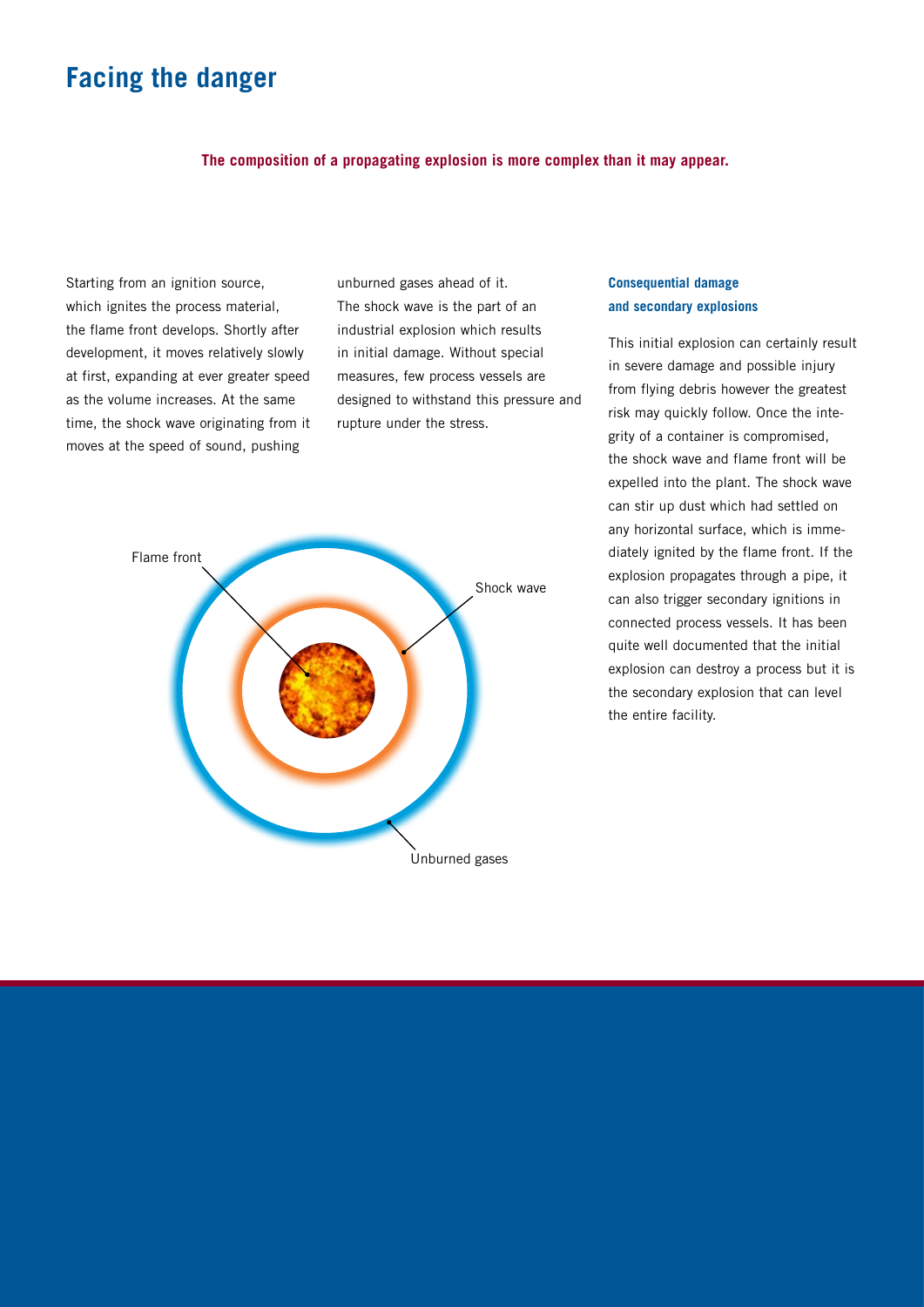### **Industrial explosion protection – what to do?**

**Two fundamental principles offer increased safety: reducing risks for industrial explosions and limiting their impact.**

Production processes, material properties, and potential risks must be linked to each other. Tailoring the proper solution given the operating process specific parameters requires years of process protection experience and a complete range of protection hardware.

#### **Preventive explosion protection**

All measures that are taken to prevent explosions address some aspect of the five requirements for its development. In production processes, however, some factors simply cannot be avoided. Fuel is always present: a flour mill, for example, will always produce dust. Likewise, physical dispersion is common given mixing and conveying operations. What can in fact be controlled is the supply of oxygen to areas at risk of explosions. Inerting the process with gases is effective, but cost-intensive and complex to implement. An effective and efficient solution is the suppression of ignition sources: where there is no ignition energy, there is no explosion. Compared to mechanical or electrical sparks, electrostatic charges are often underestimated, yet they hold major potential for spontaneous ignition.

#### **Mitigation of explosion effects**

In many instances, explosions unfortunately cannot be prevented with certainty. Explosion mitigation efforts are therefore aimed at preventing their propagation and limiting the effects on the surroundings. Suppression systems are designed to "quench" explosions in their earliest stage. Explosion isolation systems are designed to prevent the explosion from propagating between interconnect process vessels and the plant, while controlled venting solutions may ensure that sudden overpressure can be relieved in a safe manner to the outdoors or perhaps within the plant if necessary by use of a flameless venting technology.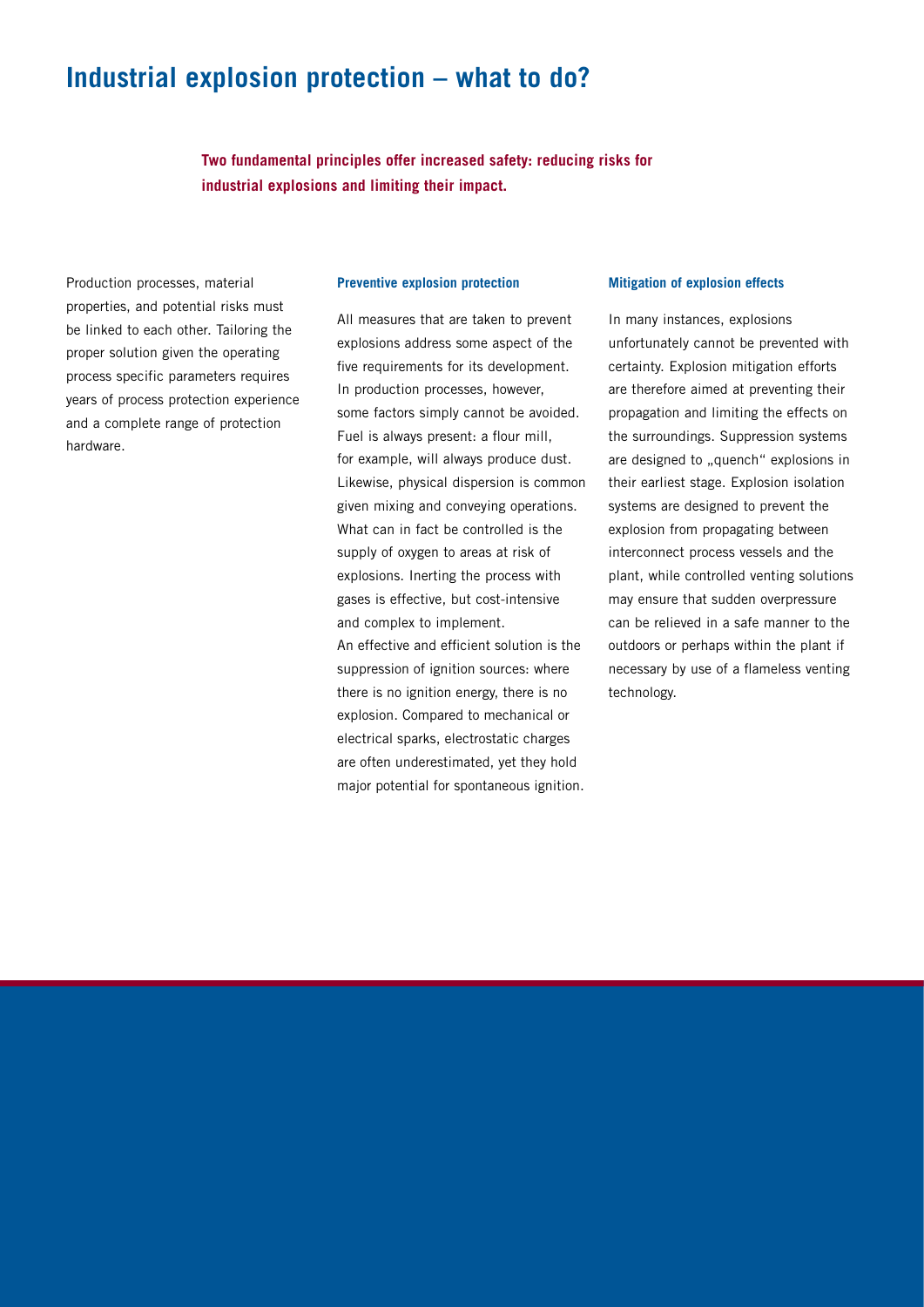### **Suppression solutions**

### **Detect and suppress explosions in milliseconds.**



*EX8000*

- Designed specifically for each application
- Dynamic rate of rise pressure detection
- Single & Multi-Zone control systems
- Global system approvals (FM & ATEX)

In a matter of milliseconds, our suppression systems are designed to detect the buildup of pressure at the earliest stages of an explosion within a process vessel and discharge a suppressant before destructive pressures develop.

The suppressant works by interfering with the explosion's reaction, by removing heat from the deflagration's flame front and thereby lowering its temperature below that needed to support combustion.

The explosion suppressant also creates a barrier between the unburnt combustible particles to prevent the further transfer of heat.







*MEX detector EHRD suppressors*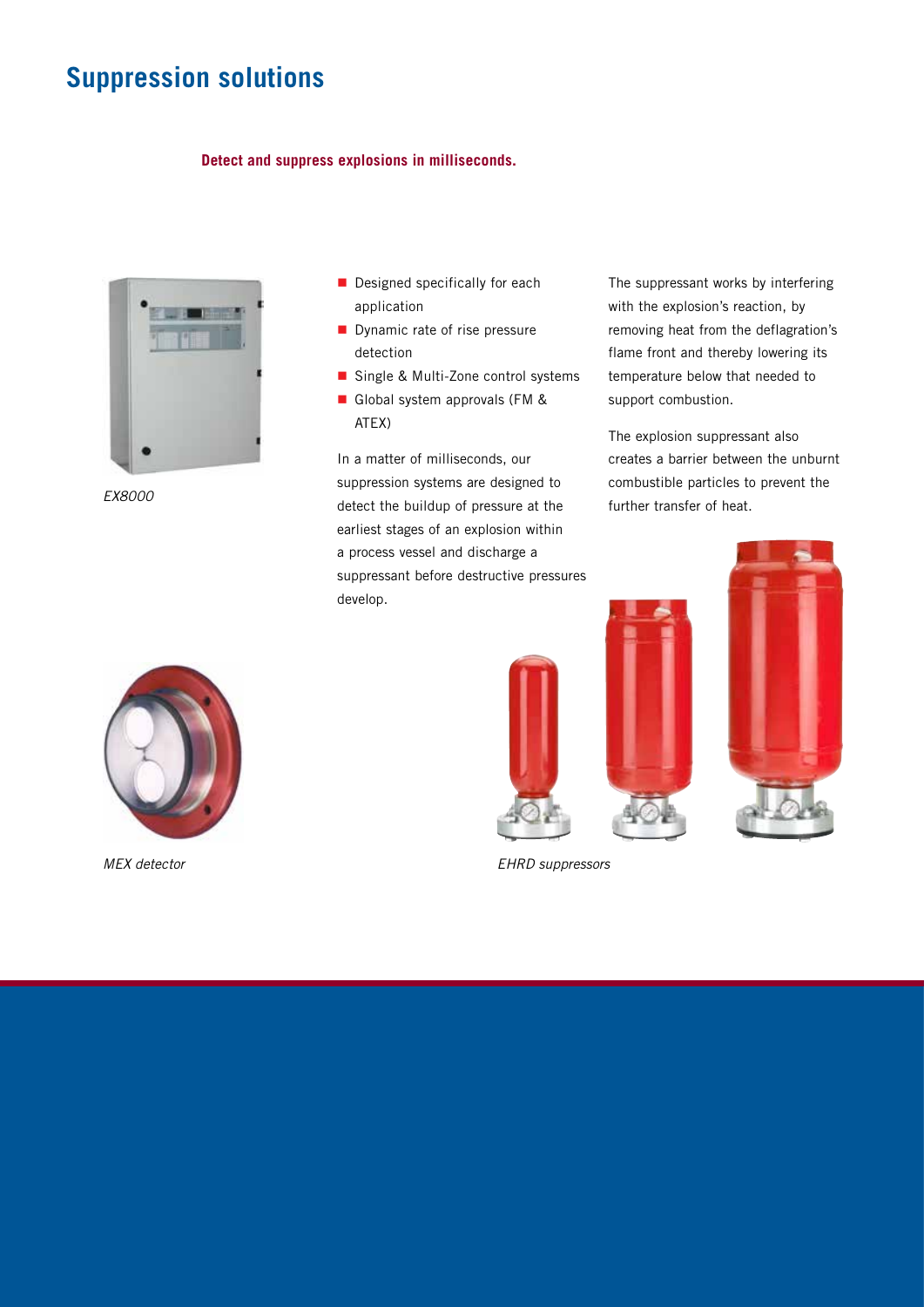### **Isolation solutions**

#### **Complete range of isolation solutions – active & passive.**

- Full range of active and passive solutions
- $\blacksquare$  Mechanical and chemical systems
- Designed to reduce process interruption

Isolation systems are designed to work alongside a suppression or venting system to mitigate the risk of the deflagration from travelling between interconnected equipment within your process.

The chemical type isolation method discharges an explosion suppressant into pipeline/ductwork mitigating the passage of flame and burning materials to interconnected equipment.

The mechanical type isolation method can be designed using either an "active" product such as the IEP Technologies high speed knife valve or a "passive" product such as our ProFlapPlus or Ventex systems. Each of these provide a mechanical barrier which isolates the deflagration event.



*Passive isolation*



*Active High Speed Isolation Valve*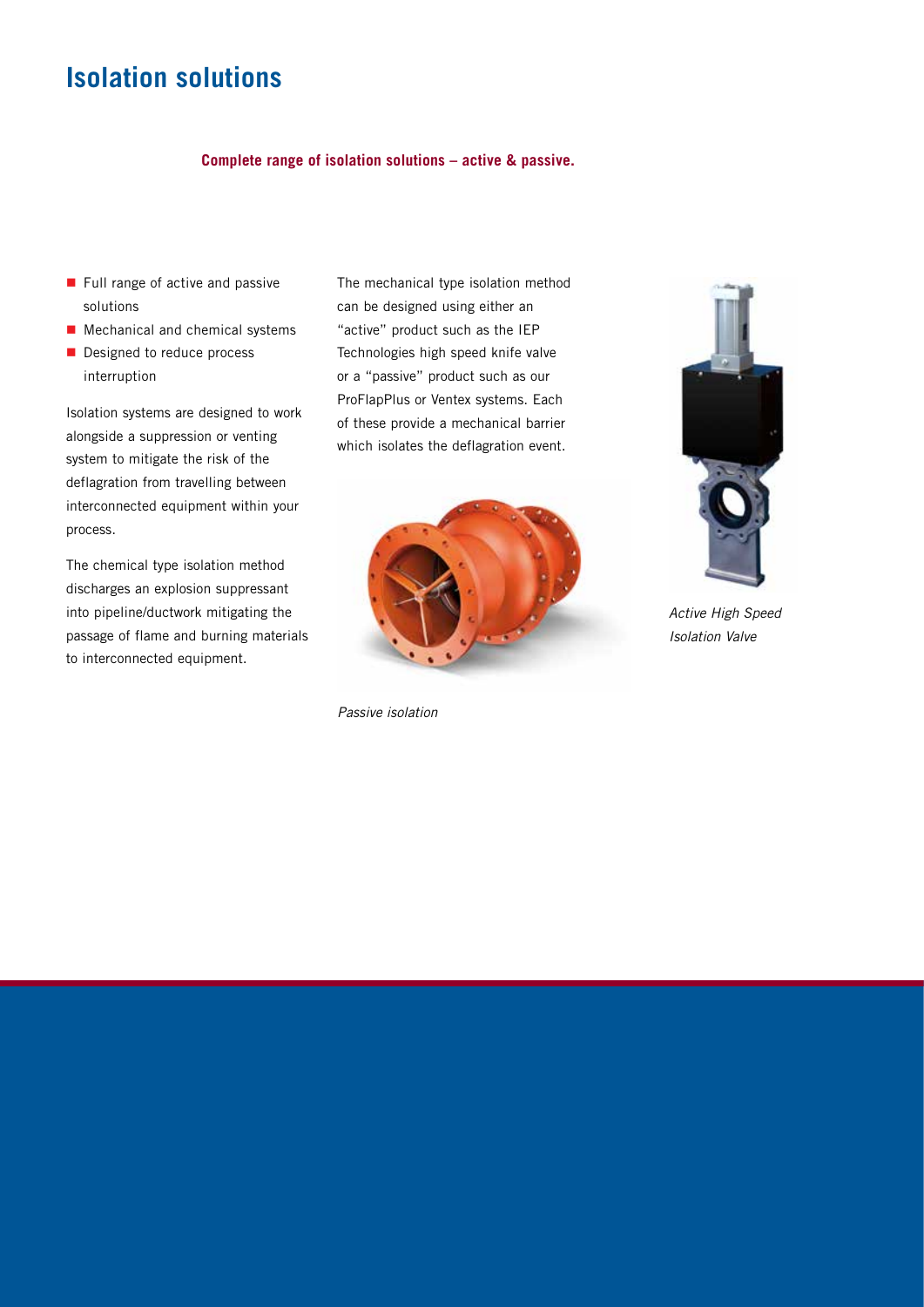# **Venting solutions**

### **Relieve destructive explosion pressure safely.**

- Fully ATEX compliant and certified
- Complete range of sizes to fit every application
- $\blacksquare$  High vacuum resistant capability
- Global availability

An explosion vent is a relief device that ruptures at a predetermined pressure to allow the fireball and destructive pressure to vent to a safe area.

Rupture style vents are economical to install and these highly efficient vents fit into the walls of a process vessel.

They are available in a variety of sizes, configurations and materials to ensure fast reliable operation during an explosion event.



*Vent panels*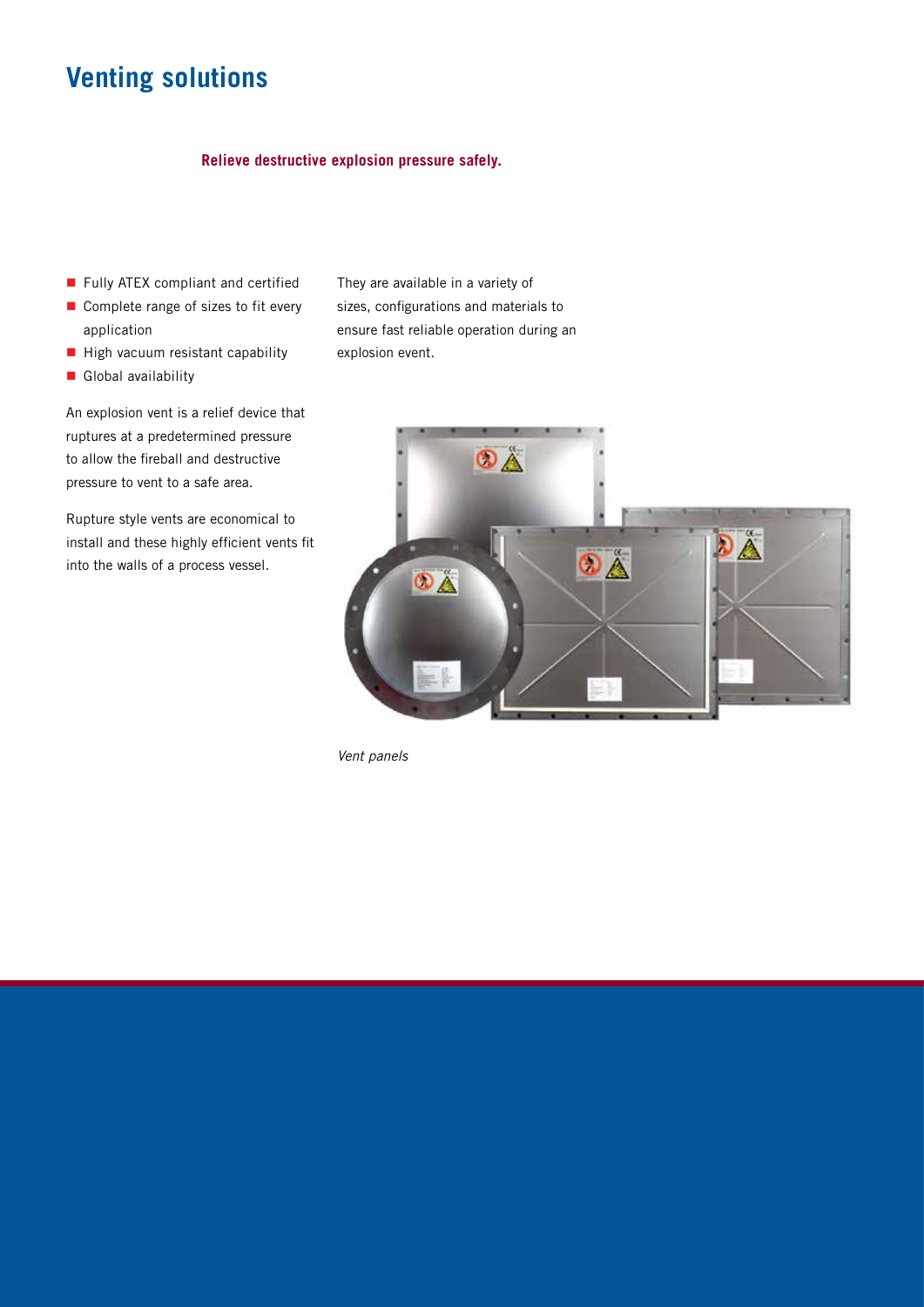### **Flameless venting solutions**

**Relieve destructive explosion pressure without flame ejection.**

- $\blacksquare$  Flexible design with a variety of models
- $\blacksquare$  Little to no poste explosion refurbishment
- Indoor venting solutions

We also offer a range of Flameless Vents which are designed to quench the flame front and relieve the pressure. Our flameless vents are typically used in applications which cannot be vented to a safe, outside area. We offer a range of styles each with an integrated flame arrester designed to provide flameless pressure relief.

The revolutionary EVN 2.0 flameless vent has a low-mass valve plate and low response pressure. This flameless vent reacts within fractions of a second in the event of an explosion. Following an explosion, they immediately seal again, lowering the risk of secondary explosions and costly replacement.

The Indoor Vent (IV) makes venting into confined spaces possible. A vent panel with a ceramic flame arrester retains dust particles and cools down the explosion to a safe level.

The Indoor Vent EXL extends the IV Series with adaptable modules for an effective explosion vent area from 1900cm2 up to 3100cm2. The system can be reused after activation.



*EVN 2.0*



*Indoor Vent*



*Indoor Vent EXL*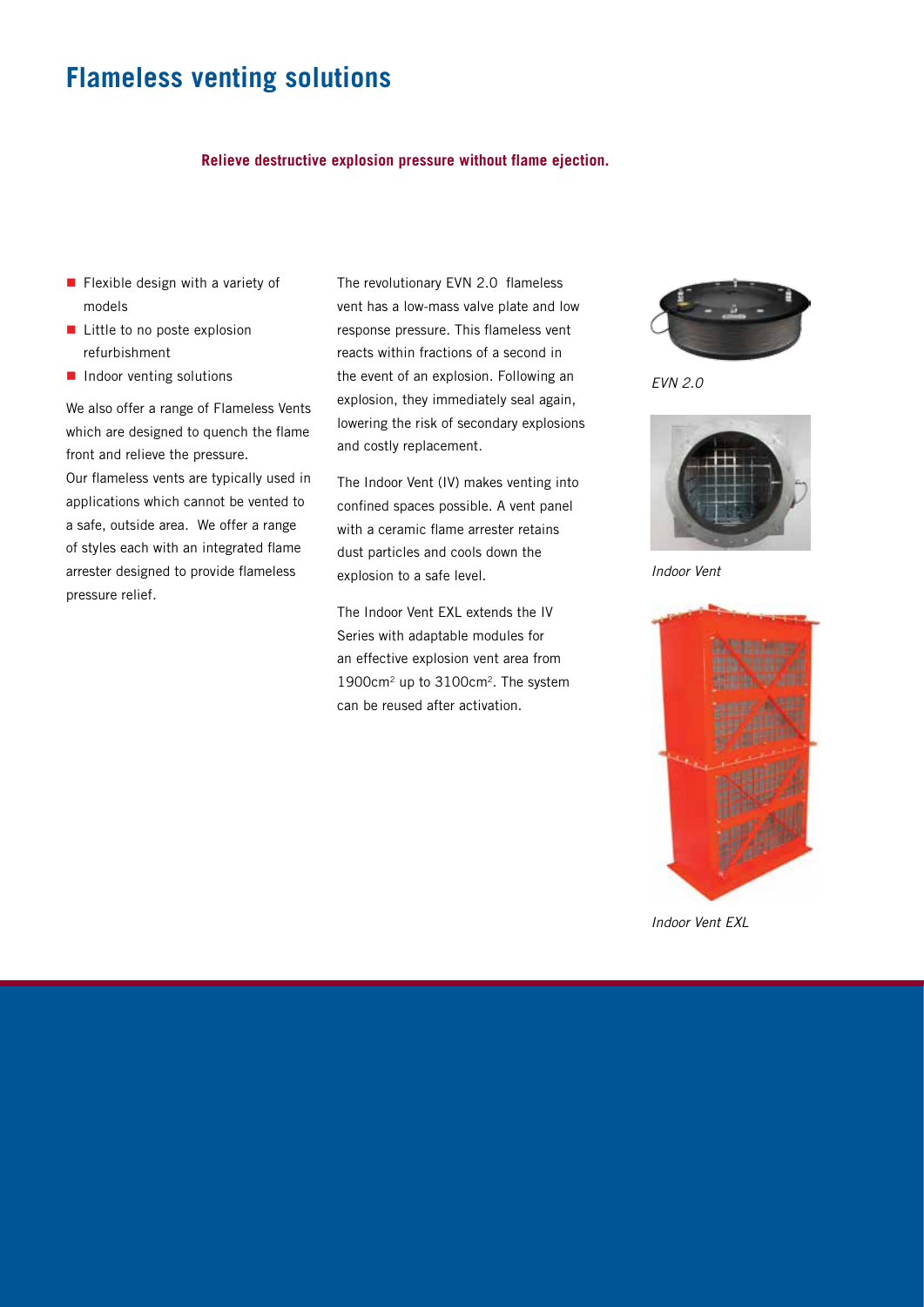### **Monitored static grounding solutions**

**Controlling electrostatic hazards with system interlocks and visual indication.** 

- ATEX / IECEx / CSA approved
- Simple GO / NO GO indication for operators
- Output contacts to stop operations if grounding is not present

The Earth-Rite® range of static grounding systems offer the highest levels of protection from electrostatic ignition hazards. All Earth-Rite® systems feature electronics that continuously monitor the ground path resistance between the object requiring static grounding protection and a verified grounding point, simple GO / NO GO operator interfaces with LED indicators and internal relays that can

be interlocked with the liquid or powder transfer equipment that can stop the process generating electrostatic charges if grounding protection is not in place.

Each Earth-Rite® system has been developed for specific applications encompassing road tankers, vacuum tankers, Type C FIBC, railcars, metal IBCs, stretching to applications that require the grounding of multiple components with a single static grounding system.



*Earth-Rite® RTR*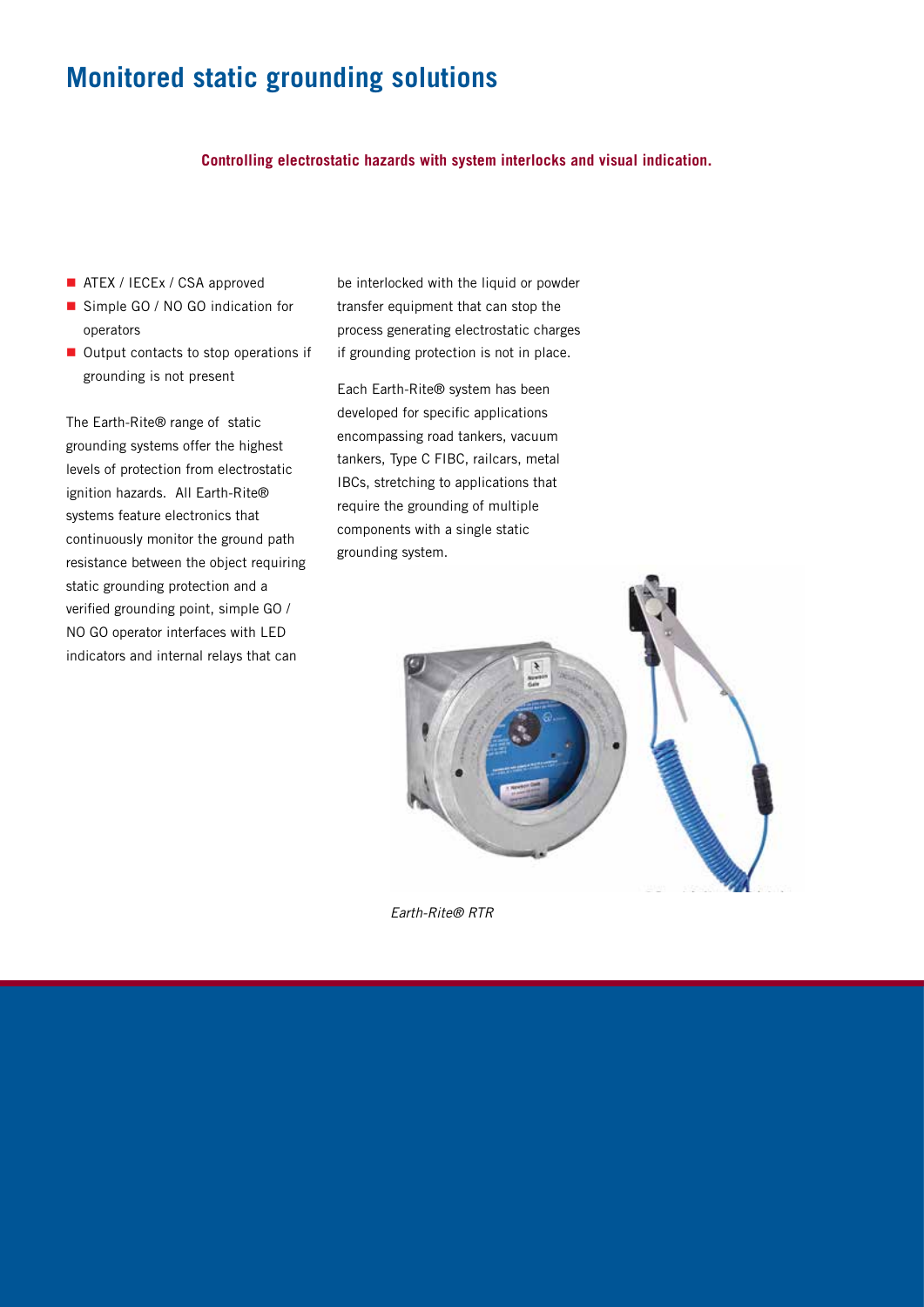# **Visually indicated static grounding solutions**

### **Controlling electrostatic hazards with visual indication.**



*Bond-Rite® EZ*



*Bond-Rite® REMOTE*

- ATEX / IECEx / CSA approved
- Simple GO / NO GO indication for operators
- **Flexible range of installation options**

The Bond-Rite® range provides a "middle ground" between grounding systems with interlock capability and passive grounding clamps, by enabling operators identify a low resistance ground path via a pulsing green LED indicator. Customers are provided with the option of having the ground status indicator mounted in a grounding clamp or in a separate wall mounted indicator station. All Bond-Rites continuously monitor the ground path resistance for the duration of the operation.

Installation speed and flexibility is a critical attribute of this range. Battery powered units can be up and running in a matter of minutes whereas as the EX/HAZLOC certified 230 V / 110 V AC power supply can provide power for up to 10 Bond-Rite® wall mounted indicator stations.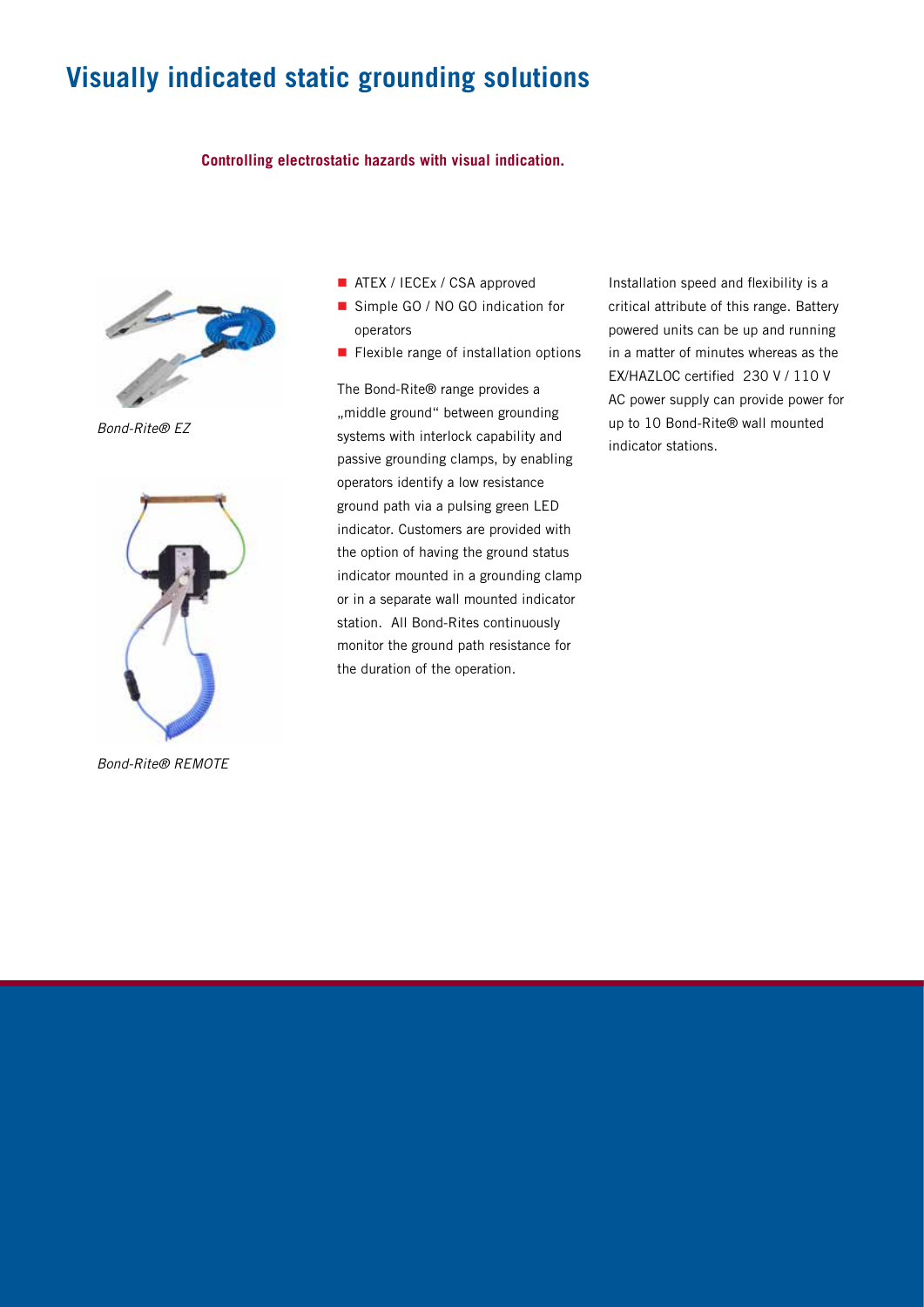### **Passive static grounding solutions**

**Controlling electrostatic hazards with FM / ATEX approved grounding clamps.**

- $\blacksquare$  ATEX / FM approved clamps
- Stainless steel construction
- **Tungsten carbide teeth**

The Cen-Stat range of FM and ATEX approved grounding clamps are designed to operate in tough industrial environments and the approvals they carry "benchmark" their capacity to maintain positive electrical contact with equipment at risk of discharging electrostatic sparks. To gain FM approval Cen-Stat clamps must pass a range of physical tests that ensure they are suitable for use in hazardous area static grounding applications.

The ATEX certification ensures that there are no sources of mechanical sparking present in the construction of the clamp.

All clamps feature a pair of sharpened tungsten carbide teeth that can penetrate electrostatic resistors like rust, coatings and accumulated products like paints and resins. Given the tough environments in which they operate, stainless steel clamps like the X90 and X45 are designed to last.



*Cen-StatTM clamps*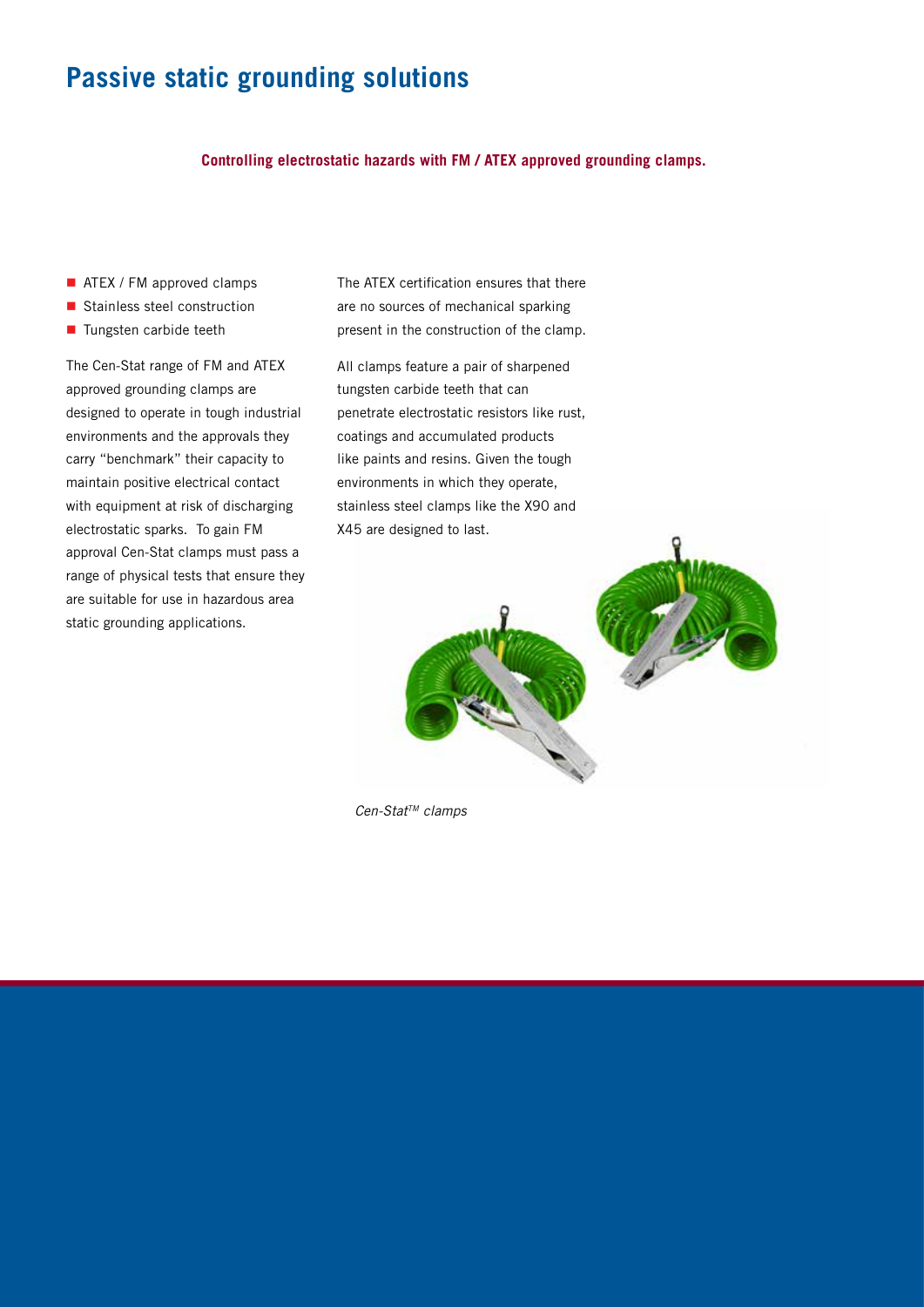### **Personnel static grounding solutions**

### **Controlling electrostatic hazards on people.**



*Personnel Grounding Strap*

- Footwear testing to EN and ANSI standards
- **Personnel grounding straps**

The most effective way of preventing the accumulation of static electricity on people is to ensure their footwear is capable of dissipating electrostatic charges from their body to static dissipative flooring. In order to ensure the footwear is capable of dissipating electrostatic charges, people working in hazardous areas should test their footwear before they enter the hazardous area.

In a matter of seconds, the Sole-Mate footwear tester can verify if the shoes are in the correct range of resistance.

If operators need to lose contact with static dissipative flooring in order to perform a specific operation, a grounding wrist strap can be used to bond the operator to process equipment that is grounded or connect them directly to a true earth grounding point.



*Sole-MateTM*